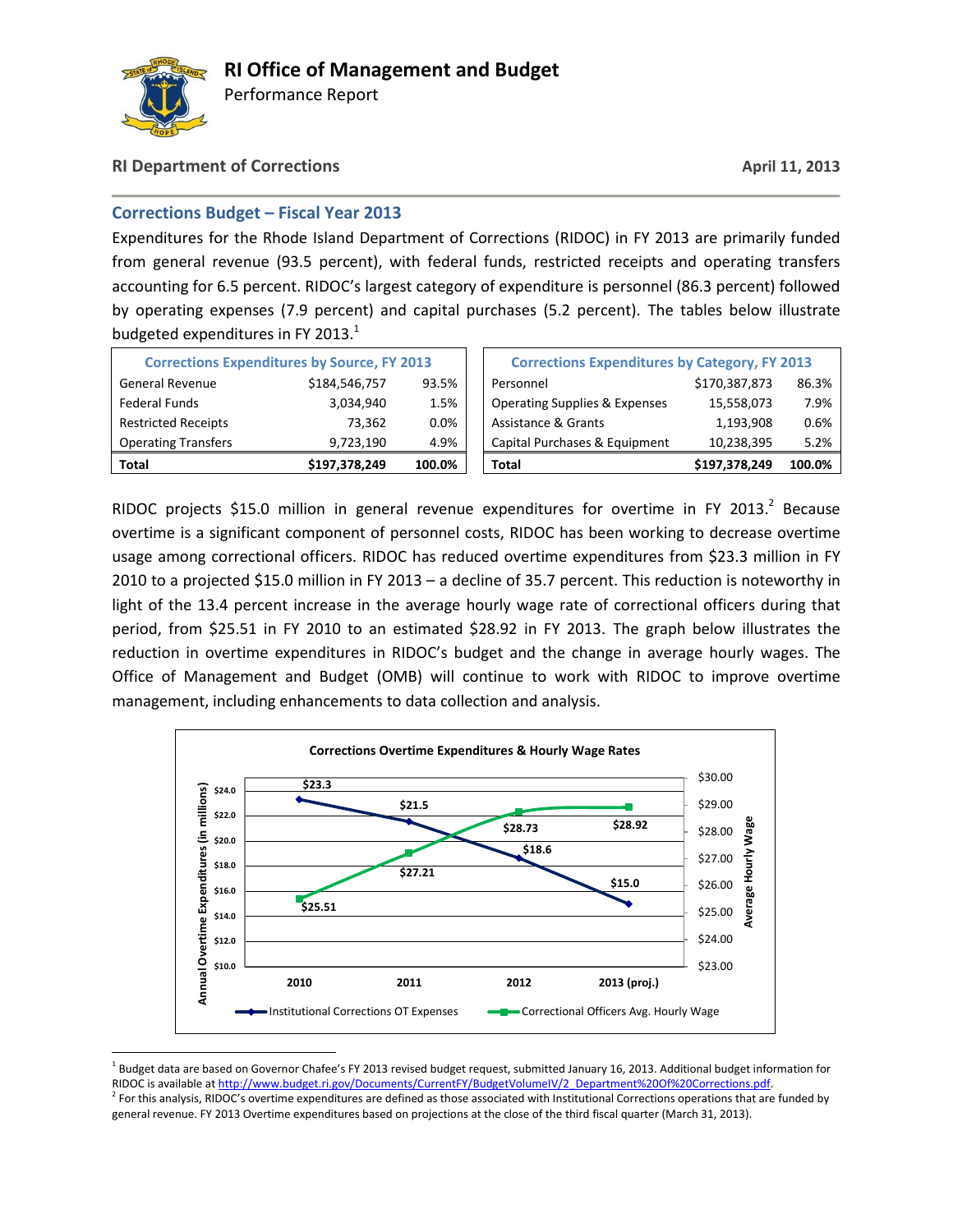### INMATE CLASSIFICATION

This measure assesses any delays in the inmate classification process and the transfer of classified inmates to the sentenced facilities, as defined under RI General Laws 42-56-29.





#### **Key Points:**

- $\bullet$ RIDOC was previously involved in a federal lawsuit over the conditions of inmate confinement. It was noted that newly sentenced inmates were being held for long periods of time at the Intake Service Center before they were classified and sent to a sentenced facility.
- This measure and data are under review, as technicalities in the definition of  $\bullet$ "classified" status can skew the numbers.

### EDUCATION **SERVICES**

This measure reflects the level of program participation for education programs in the Department of Corrections. These programs are intended to prepare inmates for reintegration into the community with improved skill sets.



#### Figure B: Number of Inmates Enrolled in Academic Programming

- All inmates with educational attainment of "some high school" or "less than ninth  $\bullet$ grade" are determined to have an educational need because they lack a diploma.
- $\bullet$ As of March 2013, 47.3 percent of sentenced inmates did not have a high school diploma or a GED.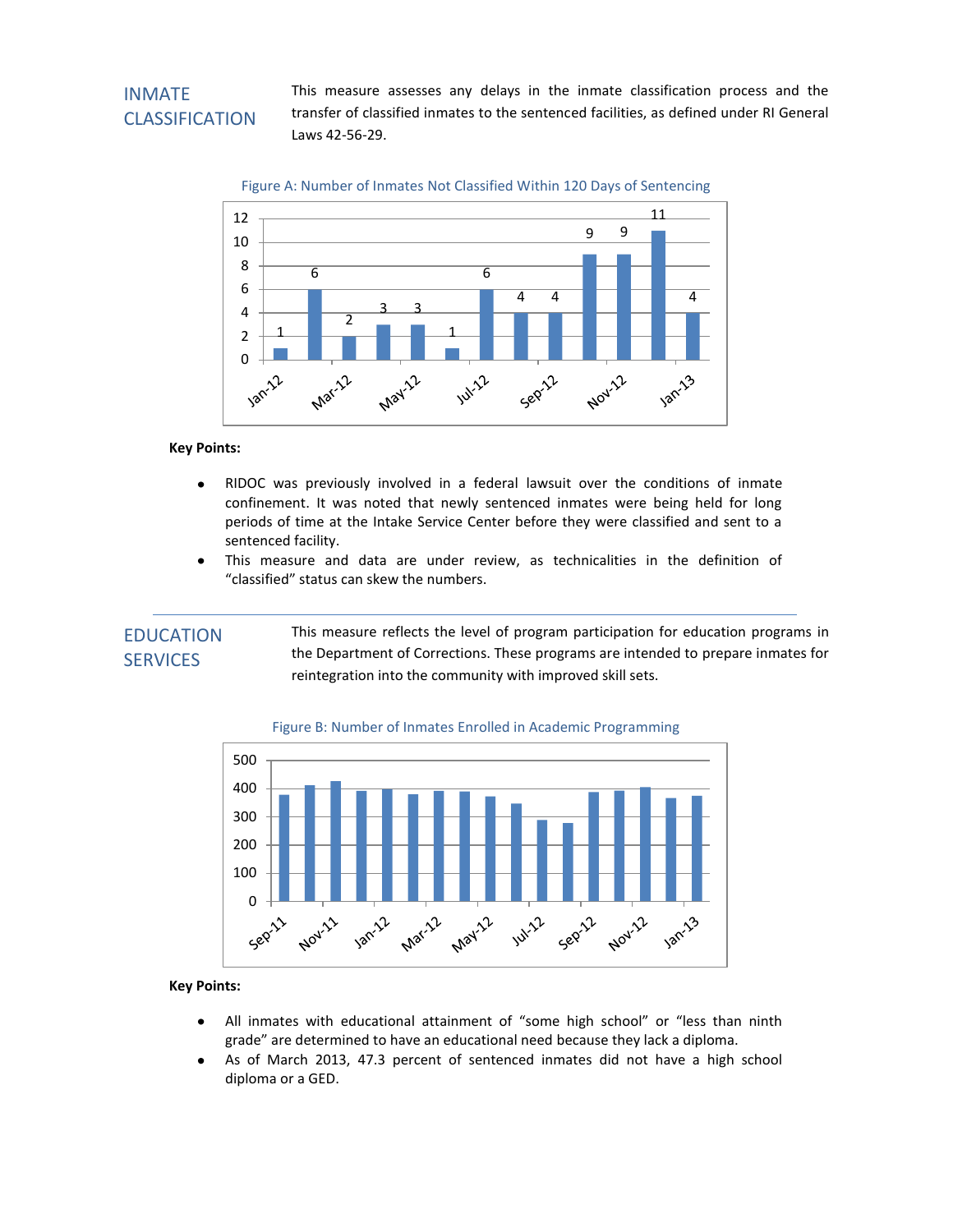The Parole Board conducts hearings where members evaluate eligible inmates for possible release on parole into the community. Meetings are held on a monthly basis and aggregated annually.





#### **Key Points:**

- $\bullet$ In general, the Board is authorized by statute (R.I.G.L. § 13-8-1 et seq.) to consider the early release of incarcerated offenders who have been sentenced to be imprisoned for a period of more than six months and who have served not less than one-third of the term for which they have been sentenced.
- Since January 2011, 28.6 percent of hearings have resulted in the granting of parole.

## VICTIM **NOTIFICATION** SYSTEM

RIDOC uses the voluntary Victim Notification System (VINES) to inform victims about the status of certain offenders. Victims may inquire about a particular individual through the phone line or the VINES website.

#### Figure D: Number of Inquiries into VINES



- VINES provides registered users notice of a particular inmate's release upon completion  $\bullet$ of sentence, upcoming parole hearings, inmate escape, return from escape, death, transfer to transitional housing, qualification for work release, transfer to an out-ofstate-facility, and furlough. Other notifications may be added in the future.
- To register for VINES notifications, call (877) RI-4-VINE or log ont[o www.vinelink.com](http://www.vinelink.com/)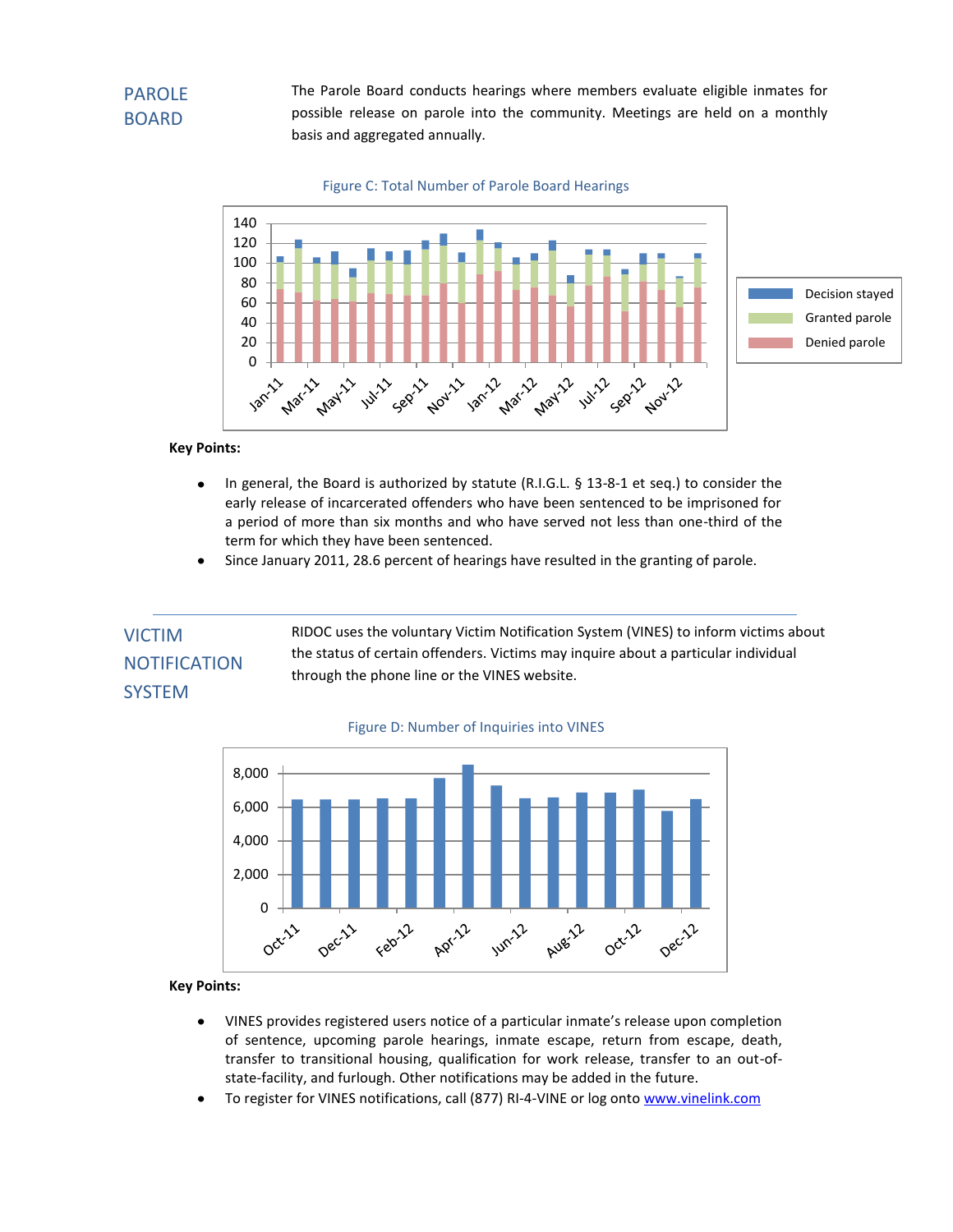## ADULT PROBATION

In addition to the 3,200 inmates located on the grounds of the Pastore Center, the Department oversees more than 25,000 adult probation offenders that are based in the community.



#### **Key Points:**

- $\bullet$ The number of offenders on probation affects caseload ratios, measured by the average number of offenders overseen by one probation officer.
- The Department has had a history of high caseloads but has brought averages down  $\bullet$ over the last several years. This improvement was driven by a reduction in the number of offenders as well as caseload management techniques that moved some offenders to lower levels of supervision when appropriate.

In addition to the individuals on probation and parole, the Department oversees the Community Confinement program. FIELD **VISITS** 



#### Figure F: Percentage of Home Confinees Receiving at Least One Field Visit per Month

- Community Confinement is a community-based program that provides an alternative to  $\bullet$ placement in the Adult Correctional Institutions (ACI). The District, Superior and Family Courts may order home confinement for selected inmates who pose a manageable risk to the community and require structured supervision.
- The Department expects that more frequent visits to home confinees will ensure  $\bullet$ compliance with conditions set by the Court.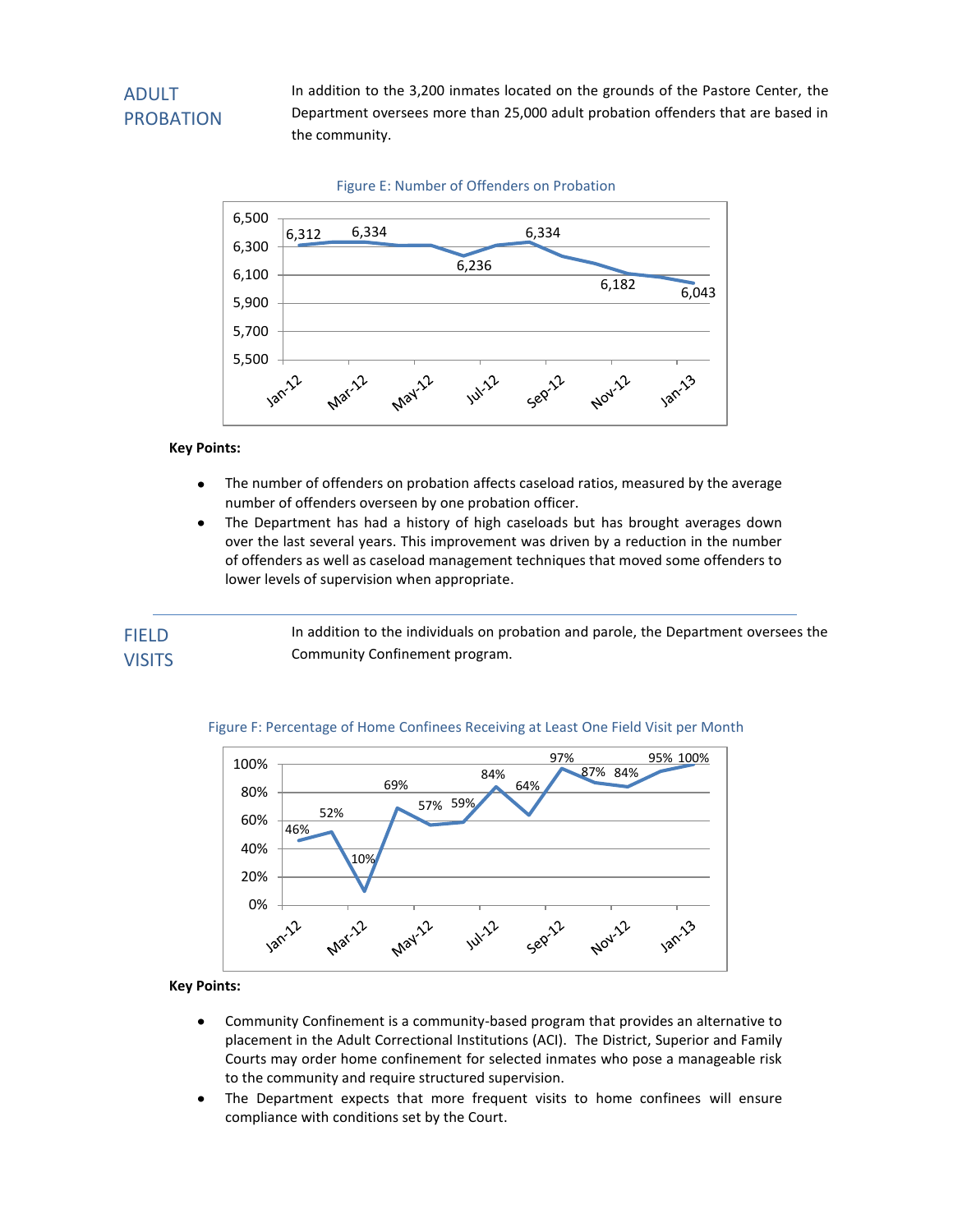## SEX OFFENDER CLASSIFICATION

The Sex Offender Board of Review examines those inmates convicted of sex offenses who are being released from RIDOC. The Board assigns a level that determines statutory notification requirements.





#### **Key Points:**

 $\bullet$ According to Rhode Island statute, the level assigned by the Board is associated with an offender's risk level and indicates what type of communication with the public is required upon release.

### SEX OFFENDER **COMMUNITY NOTIFICATIONS**

Notifications indicate the number of sex offenders determined to be a Level II or Level III, and information is sent to local police departments. Notifications help make the public aware when offenders move into their community.





- In addition to these notifications, a listing of Rhode Island Level II and Level III sex  $\bullet$ offenders is available at [http://www.paroleboard.ri.gov](http://www.paroleboard.ri.gov/)
- $\bullet$ In the past, RIDOC tracked only community notifications for individuals being released from incarceration (shown in red). In November 2011, RIDOC began tracking notifications for offenders moving from one community to another (shown in blue).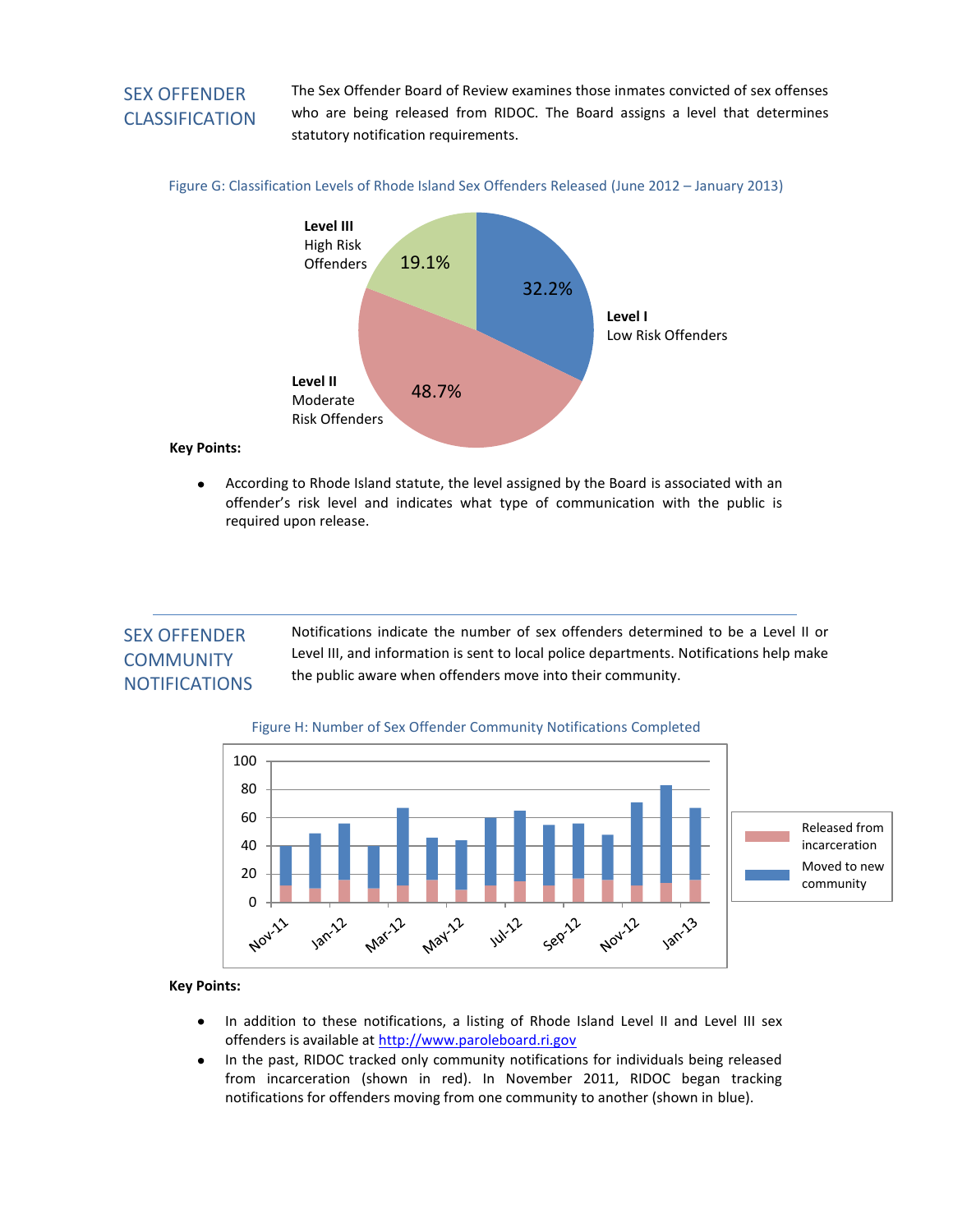Alongside other data, this measure can reflect inmate climate within the institutions. RIDOC seeks to maintain a safe environment and minimize violence.



#### **Key Points:**

 $\bullet$ RIDOC works to minimize the likelihood of violence through prison management techniques, including identifying gang or other enemy issues and classifying inmates to the appropriate level of security.

### USE OF FORCE ON INMATES

Alongside other data, this measure can reflect inmate climate within the institutions. RIDOC seeks to maintain a safe environment and minimize violence.



#### Figure J: Number of Instances Requiring Immediate Use of Force

#### **Key Points:**

The use of force within RIDOC's institutions is guided by the Department's use of force  $\bullet$ policy and U.S. Supreme Court requirements. Under these terms, correctional officers may use only the amount of force necessary to restore order.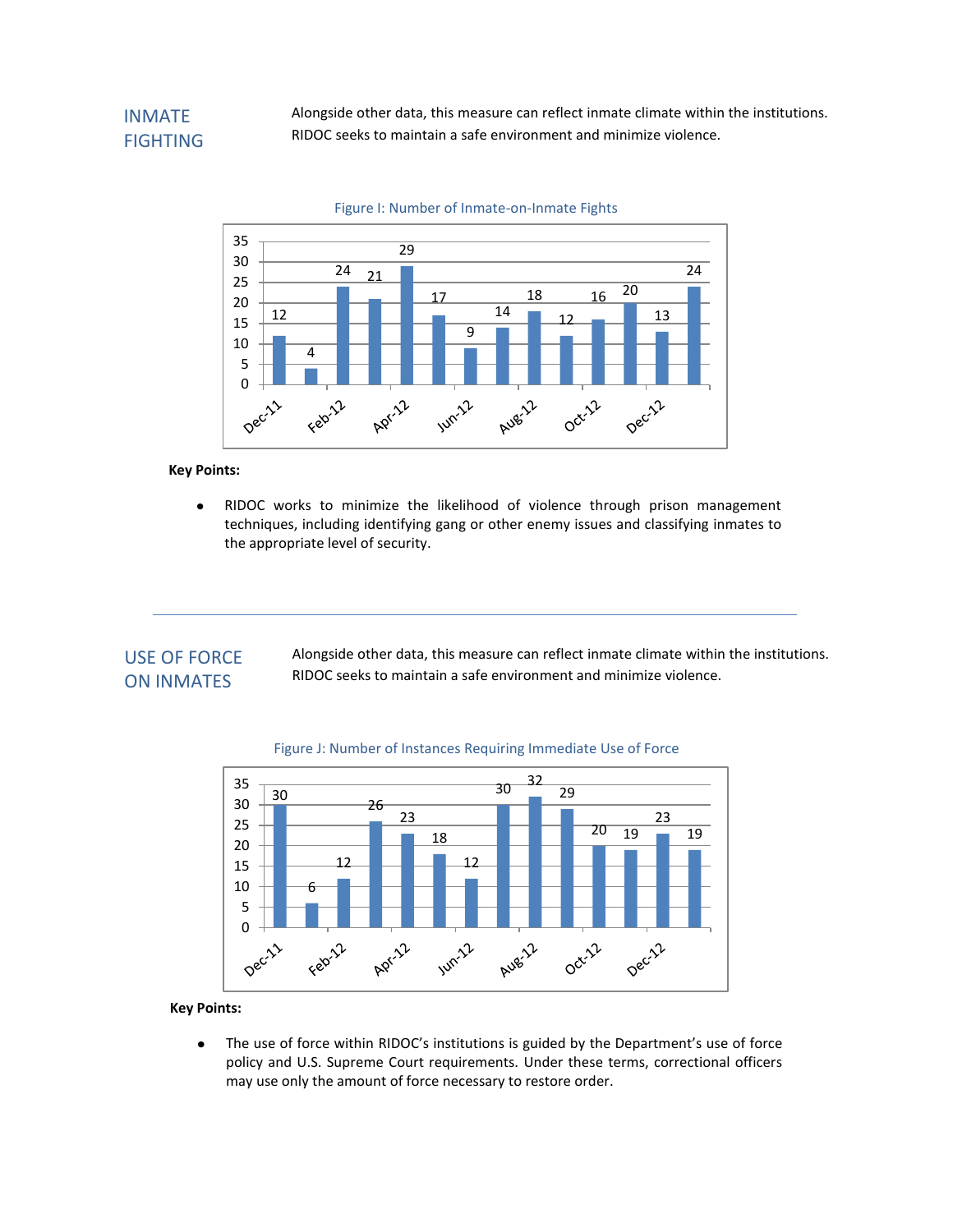## **SUBSTANCE** ABUSE

 treatment services. This measure, when considered along with risk and need data, Comprehensive substance abuse assessments analyze an inmate's need for ensures that treatment slots are being used appropriately for those in need.





#### **Key Points:**

 $\bullet$ Since October 2011, of the 1,032 inmates assessed as needing substance abuse services, 990 (95.9%) were admitted for treatment.

| <b>PHYSICIAN</b>  | RIDOC provides medical services to inmates via department staff and contracted |
|-------------------|--------------------------------------------------------------------------------|
| <b>ENCOUNTERS</b> | providers.                                                                     |





- The data above illustrate the number of inmate encounters with physicians or physician  $\bullet$ assistants in a given month.
- $\bullet$ RIDOC uses this measure to determine its responsiveness to the health needs of inmates. Early intervention by medical providers can reduce costs incurred through inmate hospitalization and emergency room usage.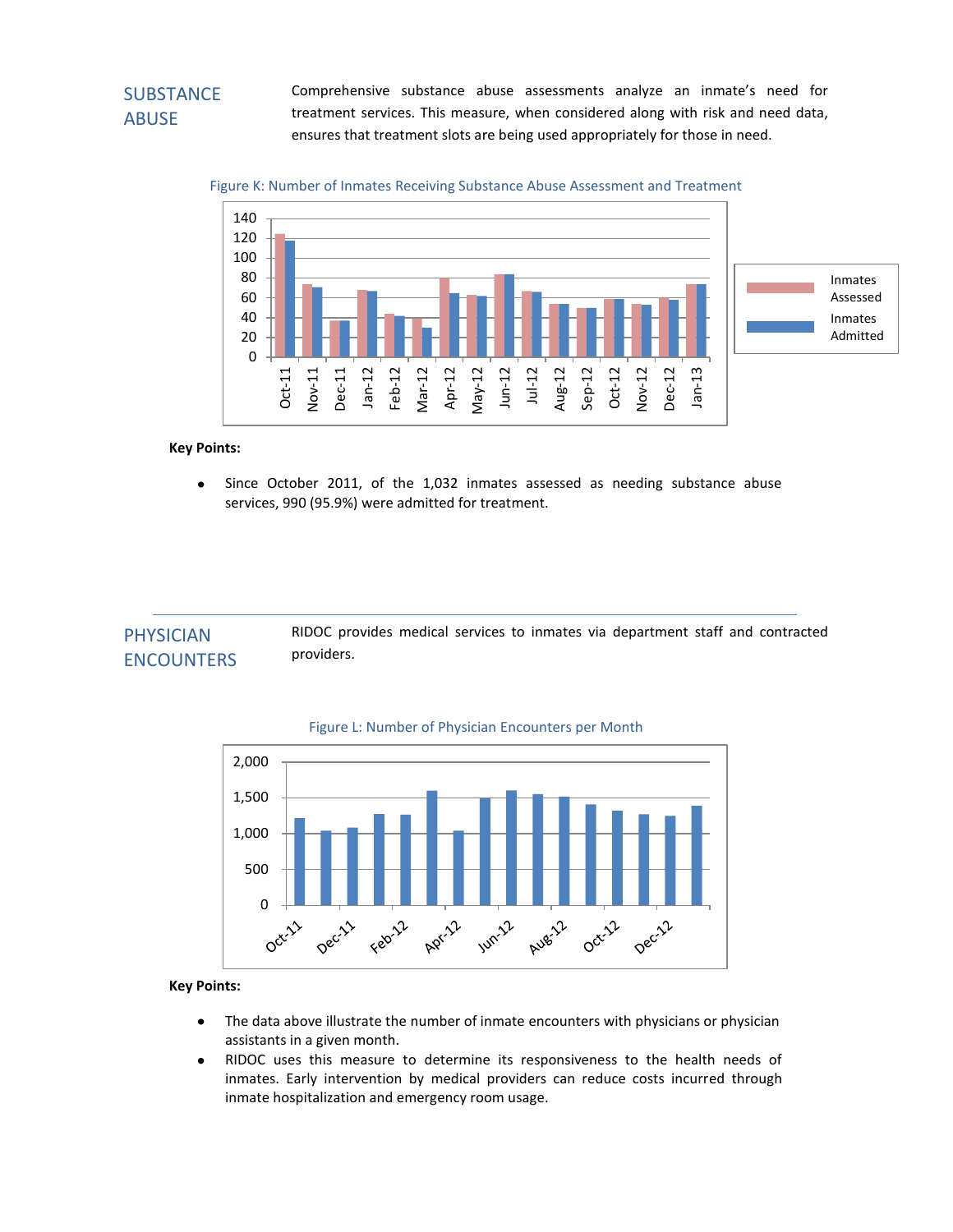## **HOSPITAL** ADMISSIONS

Hospital level care is a significant cost to the Department as it involves supervision and medical treatment costs.



### Figure M: Number of Hospital Admissions

#### **Key Points:**

- $\bullet$ RIDOC aims to reduce inmate hospitalization through early intervention in health services when appropriate.
- RIDOC tracks this measure and analyzes patient data to determine the reason for any  $\bullet$ increases – whether from greater hospitalization by multiple inmates or intensive use by a few inmates.

#### Variations in the number of hospital-level care days is partially indicative of the health of the inmate population. **HOSPITAL DAYS**



#### Figure N: Number of Hospital Days

- RIDOC aims to reduce inmate hospitalization through early intervention in health  $\bullet$ services when appropriate.
- $\bullet$ RIDOC tracks this measure and analyzes patient data to determine the reason for any increases – whether from greater hospitalization by multiple inmates or intensive use by a few inmates.